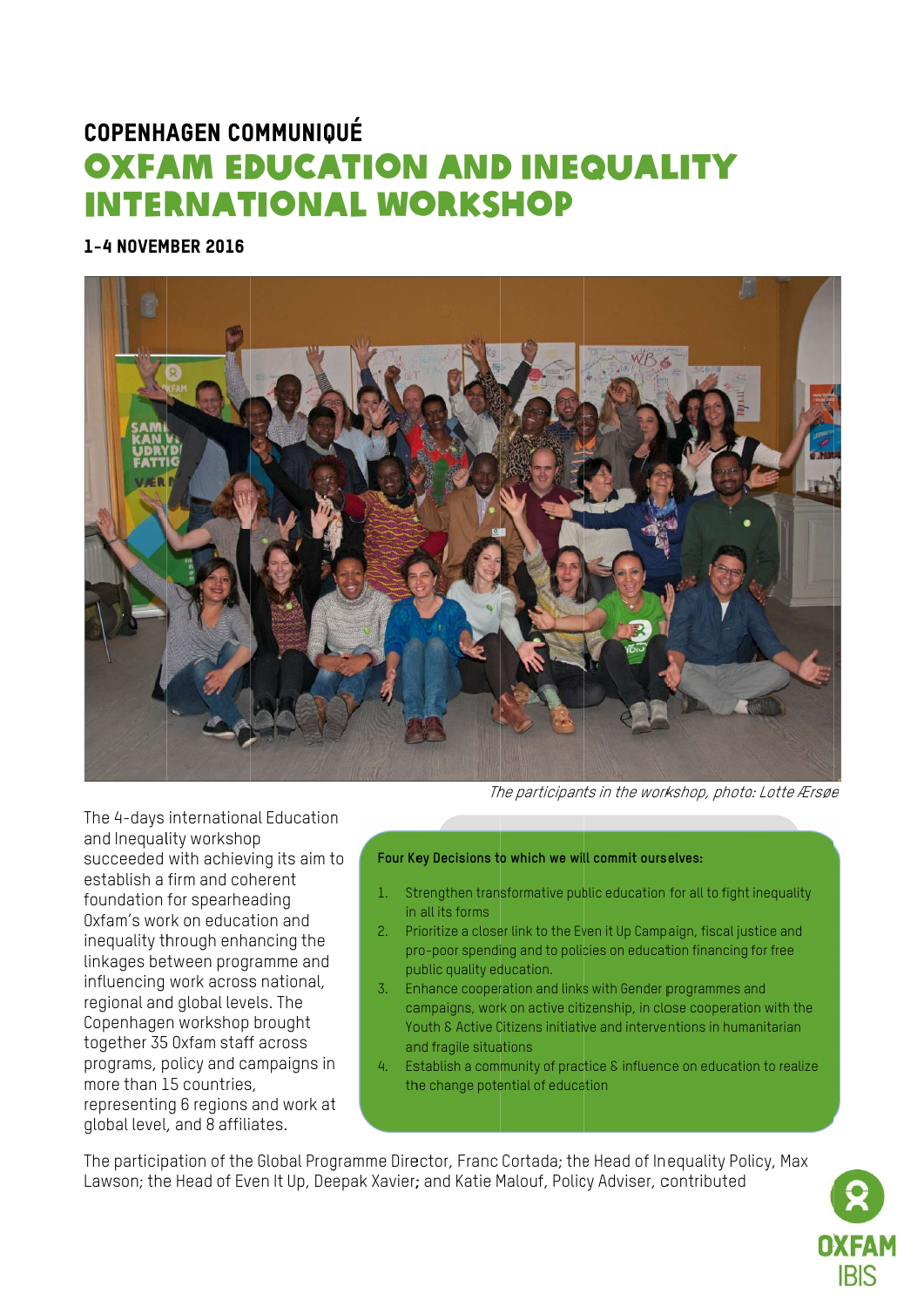to adding the global policy dimension and link to the inequality agenda at the meeting. The participation of the CEO of Oxfam, Winnie Byanyima, on the last day enriched our discussions about the future directions of education work in Oxfam and highlighted the role of education in Oxfam.

**We defined Oxfam's goal on education: Strengthening transformative public education for all to fight inequality.** To achieve this goal Oxfam will promote education which ensures that learners (children, youth and adults; especially girls and women); know about their rights and practice critical thinking; are empowered to use their voice in dialogue and decision making concerning their own lives and their society; are able to challenge harmful gender norms; and capacitate them to organize around issues of economic and social injustice, inequality and discrimination. This transformative education is a powerful weapon to fight all forms of inequality, especially gender, economic and social inequality.

**The Oxfam Global Programme Director, Franc Cortada highlighted the important shift in Oxfam away from looking at education as a stand alone service to education as a driver of social and economic change**. He confirmed the understanding of education as political. It matters what kind of education is enhanced, for what purpose and with what content, who delivers education (well trained or untrained teachers) and for whom (the elite or all). We realised that education is part of the inequality agenda beyond the financial aspect and the importance of establishing the links between quality education and active citizenship. Furthermore, education can contribute to transformational change and be an equalizing factor, if it is free and of good quality.

**A global alliance on inequality is being formed** and it is necessary to extend the view on the EIU campaign beyond economic inequality to include political, cultural and social inequality, including gender inequality. The EIU-campaign will spend 35% of its resources in shifting the terms of the debate on inequality and 60% on fiscal justice linking tax to public spending and public services. This calls for a sharper focus on education as a means to fight inequality, resource mobilization at national levels, and better education policies and advocating against commercialization of education.



## **We explored the different dimensions of education to arrive at the roles of education:**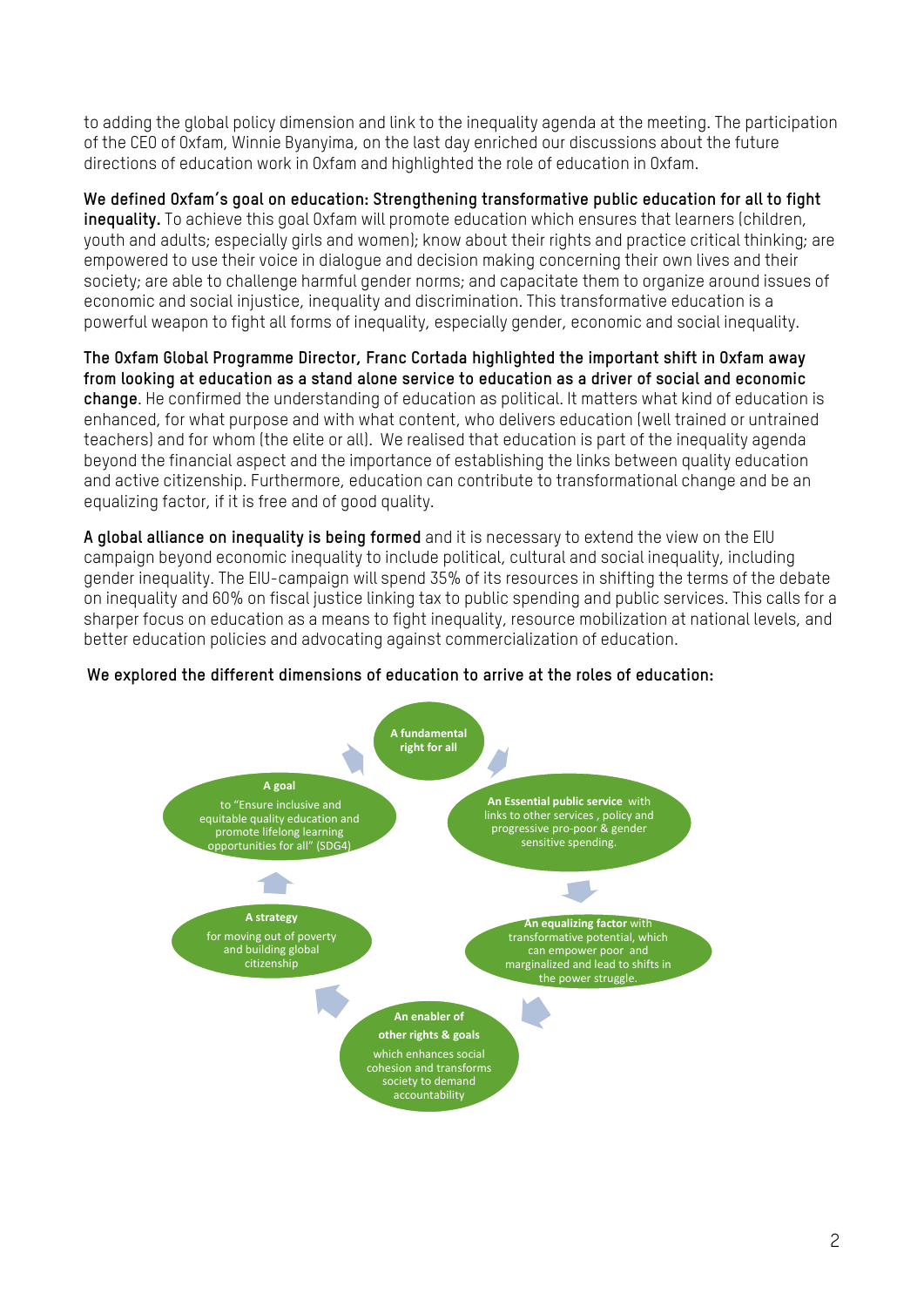**The three major ways in which education fights inequality were clearly brought out by the Head of Inequality Policy, Max Lawson, as follows:**

- 1) Education is directly redistributive as it brings virtual capital in the hands of the poor and marginalized:
- 2) Education builds social mobility; and
- 3) Education catalyzes political mobilization and active citizenship.

In our influencing work we will employ many strategies, including using human rights law, working with media, developing research, and working in alliances with rapid response campaigning.

**We shared our experiences of education programming and influencing work at country and regional levels in Oxfam, and gained deeper insights into quality education and education financing & policy**. On the quality theme we were inspired by '*Quality educators for All in Mali', 'Promoting Multi-Lingual* Education in Tribal Belts in India', 'Education for Active Citizenship in Ghana' and 'Engaging Youth through Education in UK. On the theme of Education Financing and Policy, we learnt about '*Oil revenues* and tax for education in Ghana'; 'Gender responsive budgeting in Pakistan'; 'Education, Inequalities and the Strategy of Influence in Bolivia'; and 'Taking policies to practice & building capacity of the education system in South Sudan'. The synthesis of learning from the eight shared experiences, enriched by experiences from the other participants, formed the emerging picture of education in Oxfam.<br>A comprehensive mapping of education in Oxfam will be done after the meeting. Some of the experiences together with similar case studies are available online at www.oxfamibis.org/copenhagen education workshop

**The global trends in education were identified by David Archer, Board member of the Global Campaign for Education (GCE)**. We celebrated the victory of the SDG4, especially the importance of getting a broad goal with targets from early childhood to adult education and the underlining of "free" education. The Global education movement, including Oxfam and other allies, played an important role in achieving this goal. Delivering on SDG4 requires influencing work on many fronts, often within a shrinking space for CSOs and criminalization of dissent. The failure to invest in free public education leads to poor education quality. It also undermines confidence in public education while accelerating the privatization of education.

**We agreed to resist the push for simplistic 'learning outcomes' and measurement of education quality through a narrow focus on testing, and instead push for high quality cost-effective publicly funded models that can critically challenge privatisation.** We will continue to address the critical issue of a \$39 billion annual resource gap and advocate for the 6% of GDP and 20% of national budget to quality education favoring equity and link to our tax justice work by connecting education and tax campaigns. The rise of "low fee" private schools (LFPS) also raises quality concerns due to poorly trained teachers, use of scripted lessons, extraction of profit, and the lack of regulation. Fees are unaffordable for the poorest families and have a disproportionate impact on girls. Private Public Partnerships (PPPs) are a 'quick fix' with negative long term systemic impact and failure to build sustainable public institutions for the future. We agreed that the only sustainable alternative to privatisation is to transform public education through sustained financial commitments to free, public education investments in quality and accountability promoted through community participation, budget transparency and tax justice.

**We determined that the changing aid architecture promotes aid for self-interest, and commercial and security interest, which makes bilateral aid increasingly problematic and ideological**. Within this context the Global Partnership for Education (GPE) replenishment in 2017 was identified as a big opportunity for increasing finance to quality education and policy at national level. Oxfam will use this opportunity to advocate for increased financing of education under the coordination of GCE.

**The importance of revamping the education narrative in Oxfam into leveraging education, by establishing closer links with other groups, themes and campaigns was a clear result of the analysis of Strengths, Weaknesses, Opportunities and Threats in Oxfam's work in education.** The analysis was